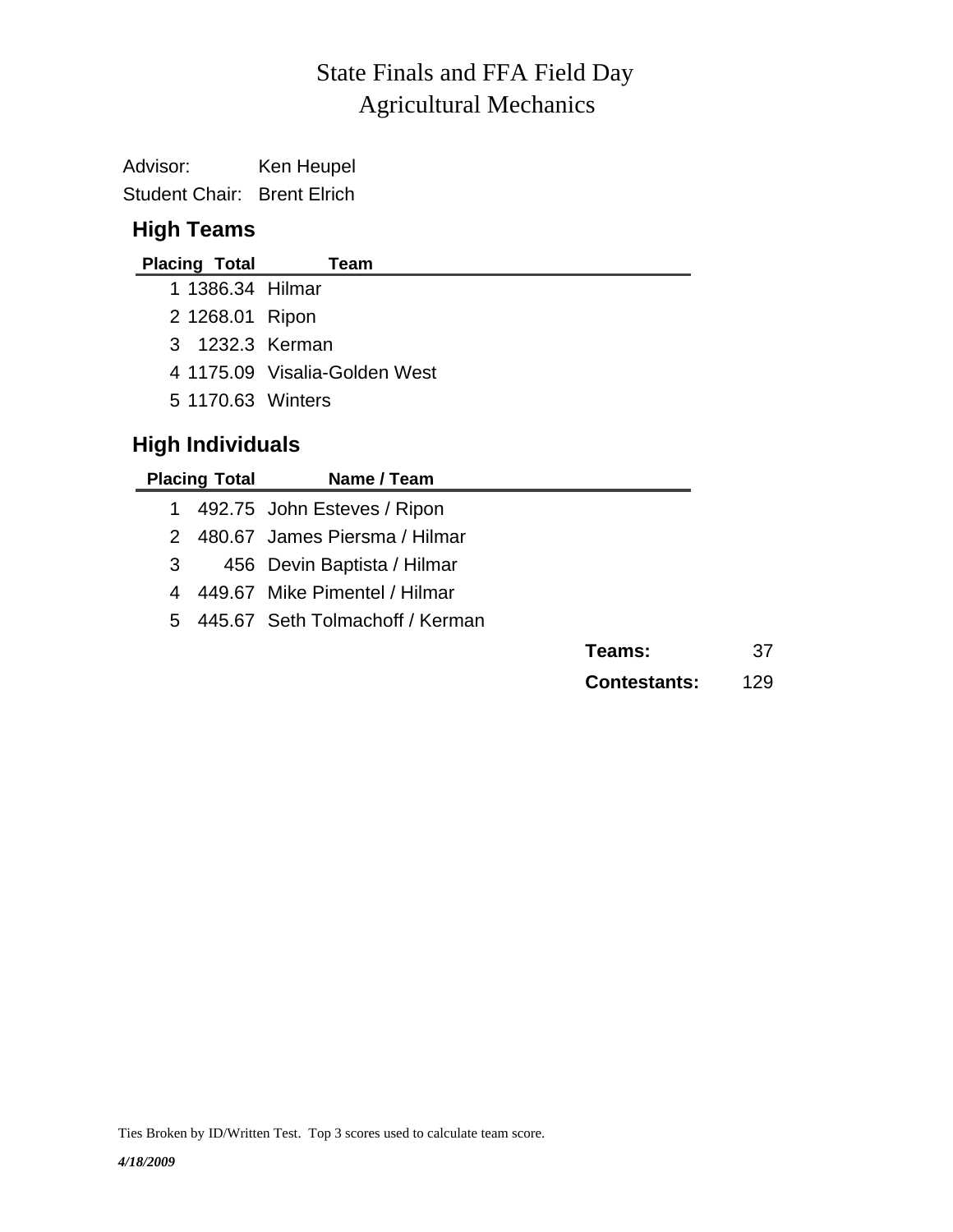| <b>Team Results</b>        |                 |     |                             |             |              |              |          |             |                    |                |  |
|----------------------------|-----------------|-----|-----------------------------|-------------|--------------|--------------|----------|-------------|--------------------|----------------|--|
|                            | ID/Written Test |     | Arc Welding Problem Solving | Woodworking | Electrical 1 | Electrical 2 | Plumbing | Tie         | <b>Total Place</b> |                |  |
| Arbuckle-Pierce            | 210             | 234 | 140                         | 135         | 59.33        | 121.87       | 114      | $\mathbf 0$ | 1014.2             | 12             |  |
| Atwater                    | 233             | 205 | 152                         | 187         | 68           | 121.88       | 161      | $\mathbf 0$ | 1127.88            | 8              |  |
| Bakersfield-Foothill       | 132             | 159 | 60                          | 108         | 56           | 75.01        | 122      | 0           | 712.01             | 28             |  |
| Caruthers                  | 163             | 191 | 132                         | 160         | 54           | 75           | 141      | $\mathbf 0$ | 916                | 17             |  |
| Ceres                      | 154             | 187 | 116                         | 150         | 61.34        | 49.99        | 80       | $\pmb{0}$   | 798.33             | 25             |  |
| Chowchilla                 | 48              | 53  | 32                          | 26          | 22.67        | 25           | 26       | $\pmb{0}$   | 232.67             | 35             |  |
| Davis                      | 138             | 173 | 160                         | 136         | 53.33        | 62.5         | 135      | 0           | 857.83             | 20             |  |
| Denair                     | 131             | 159 | 128                         | 122         | 59.99        | 75           | 129      | $\mathbf 0$ | 803.99             | 24             |  |
| Exeter                     | 91              | 123 | 92                          | 62          | 45.33        | 34.37        | 11       | $\mathbf 0$ | 458.7              | 33             |  |
| Firebaugh                  | 205             | 215 | 136                         | 159         | 65.34        | 87.5         | 105      | 0           | 972.84             | 13             |  |
| Fortuna                    | 130             | 186 | 132                         | 104         | 47.33        | 68.74        | 144      | $\mathbf 0$ | 812.07             | 23             |  |
| <b>Fresno-Central Wes</b>  | 198             | 214 | 136                         | 213         | 71.33        | 140.62       | 164      |             | 0 1136.95          | $\overline{7}$ |  |
| Fresno-Washington          | 112             | 148 | 112                         | 127         | 54.67        | 90.63        | 93       | $\mathbf 0$ | 737.3              | 27             |  |
| <b>Grass Valley-Bear R</b> | 223             | 225 | 164                         | 184         | 63.34        | 75           | 110      | 0           | 1044.34            | 11             |  |
| <b>Grass Valley-Nevad</b>  | 128             | 157 | 72                          | 104         | 59.33        | 78.12        | 78       | $\mathbf 0$ | 676.45             | 29             |  |
| Hanford                    | 212             | 233 | 176                         | 191         | 66.67        | 81.24        | 186      | 0           | 1145.91            | 6              |  |
| Hilmar                     | 252             | 228 | 200                         | 265         | 103.34       | 150          | 188      |             | 0 1386.34          | $\mathbf{1}$   |  |
| Kerman                     | 247             | 247 | 96                          | 240         | 88.67        | 140.63       | 173      | $\mathbf 0$ | 1232.3             | 3              |  |
| Kingsburg                  | 146             | 205 | 144                         | 135         | 57.33        | 75           | 118      | 0           | 880.33             | 18             |  |
| Lodi                       | 130             | 169 | 100                         | 129         | 59.33        | 71.87        | 112      | $\pmb{0}$   | 771.2 26           |                |  |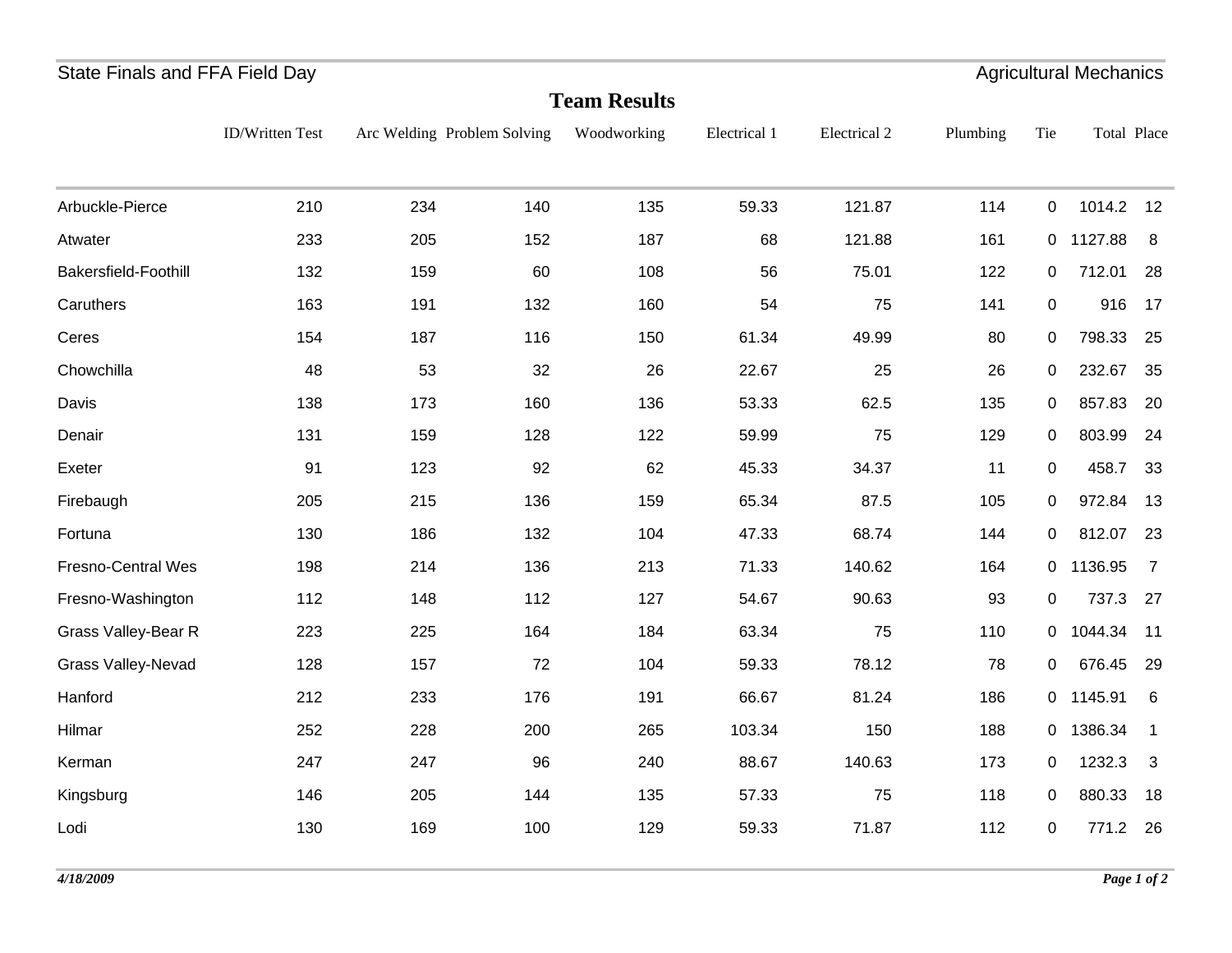|                     | <b>Team Results</b>    |     |                             |             |              |              |          |                |             |                |  |  |  |
|---------------------|------------------------|-----|-----------------------------|-------------|--------------|--------------|----------|----------------|-------------|----------------|--|--|--|
|                     | <b>ID/Written Test</b> |     | Arc Welding Problem Solving | Woodworking | Electrical 1 | Electrical 2 | Plumbing | Tie            | Total Place |                |  |  |  |
| Los Banos           | 166                    | 213 | 120                         | 160         | 56.67        | 75           | 167      | $\mathbf 0$    | 957.67      | 15             |  |  |  |
| Madera-Madera Sou   | 144                    | 199 | 92                          | 170         | 52.67        | 65.62        | 154      | $\mathbf{0}$   | 877.29      | 19             |  |  |  |
| Manteca-East Union  | 151                    | 154 | 104                         | 167         | 62           | 112.51       | 81       | $\mathbf 0$    | 831.51      | 22             |  |  |  |
| Merced-Golden Vall  | 161                    | 232 | 112                         | 155         | 70.01        | 100          | 130      | $\Omega$       | 960.01      | 14             |  |  |  |
| Petaluma            | 237                    | 207 | 160                         | 174         | 69.33        | 115.63       | 141      | $\mathbf{0}$   | 1103.96     | 10             |  |  |  |
| Porterville         | 103                    | 168 | 96                          | 68          | 55.34        | 46.88        | 77       | 0              | 614.22      | - 31           |  |  |  |
| Porterville-Monache | 41                     | 40  | 24                          | 24          | 20           | 18.75        | 34       | $\overline{0}$ | 201.75      | 37             |  |  |  |
| Ripon               | 232                    | 260 | 172                         | 210         | 92           | 125.01       | 177      | $\overline{0}$ | 1268.01     | $\overline{2}$ |  |  |  |
| Santa Maria         | 221                    | 217 | 128                         | 112         | 56           | 59.38        | 157      | $\mathbf{0}$   | 950.38      | 16             |  |  |  |
| Tokay               | 44                     | 45  | 16                          | 28          | 12.67        | 28.12        | 44       | 0              | 217.79      | 36             |  |  |  |
| Tulare              | 151                    | 182 | 96                          | 137         | 60           | 87.5         | 129      | 0              | 842.5       | 21             |  |  |  |
| Tulelake            | 234                    | 205 | 168                         | 162         | 76           | 140.63       | 126      |                | 0 1111.63   | - 9            |  |  |  |
| Turlock             | 78                     | 113 | 80                          | 64          | 28           | 50           | 60       | $\mathbf 0$    | 473         | 32             |  |  |  |
| Visalia-Golden West | 194                    | 218 | 168                         | 205         | 85.34        | 118.75       | 186      |                | 0 1175.09   | -4             |  |  |  |
| Winters             | 231                    | 246 | 156                         | 184         | 86           | 140.63       | 127      |                | 0 1170.63   | -5             |  |  |  |
| Woodland            | 103                    | 185 | 84                          | 71          | 47.99        | 50           | 121      | 0              | 661.99      | 30             |  |  |  |
| Woodland-Pioneer    | 102                    | 134 | 68                          | 43          | 33.34        | 37.5         | 40       | $\mathbf 0$    | 457.84      | 34             |  |  |  |

Ties Broken by ID/Written Test. Top 3 scores used to calculate team score.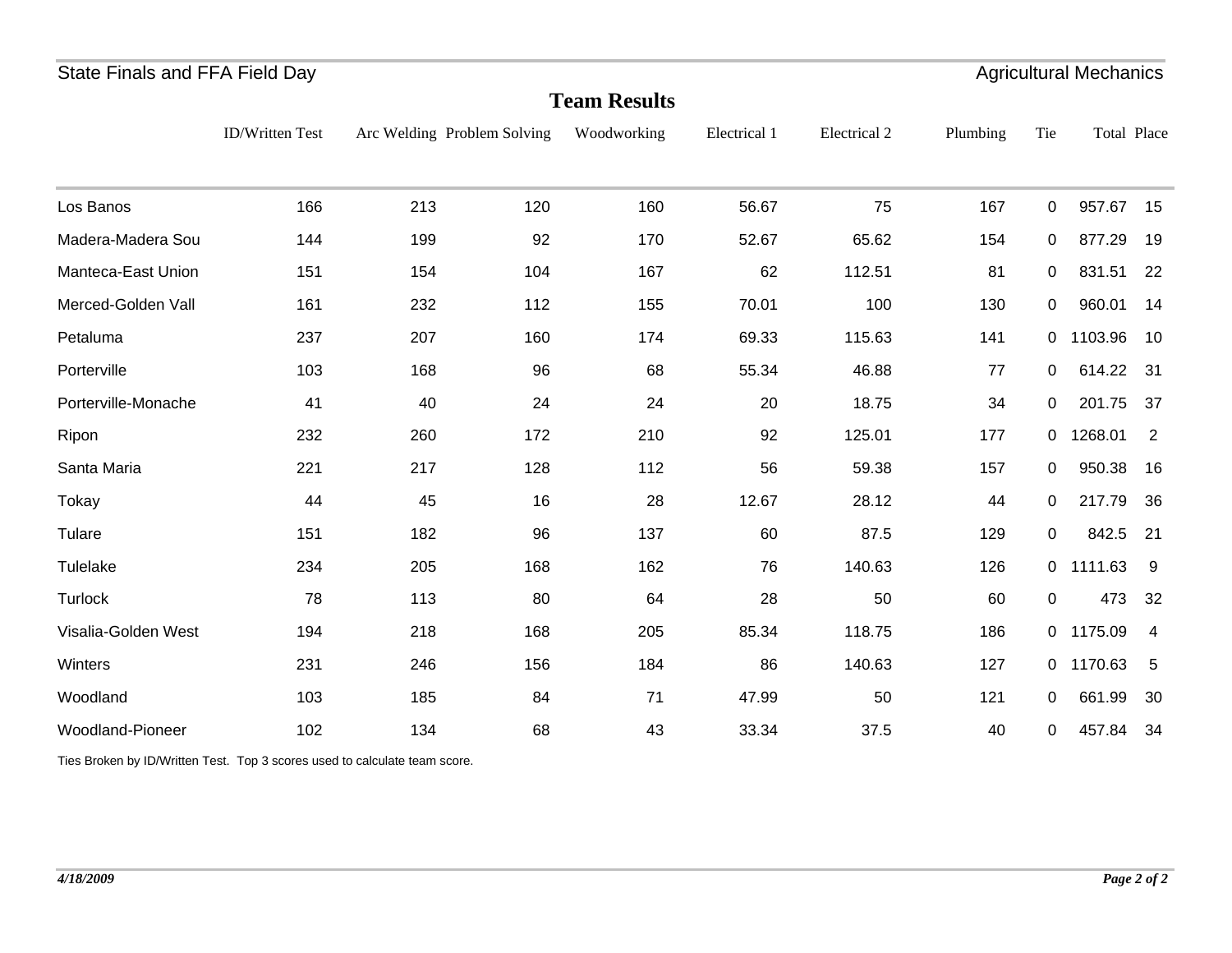ID/Written Test Arc Welding Problem Solving Woodworking Electrical 1 Electrical 2 Plumbing Tie Total Place **Individual Results**State Finals and FFA Field Day **Agricultural Mechanics** State Finals and FFA Field Day **Arbuckle-Pierce 1014.2 12** Alex Marsh 78 76 56 53 22.67 40.62 41 0 367.29\* 28 41 0  $367.29*28$ Jacob Cooney 70 71 44 35 17.33 37.5 27 0 301.83 \* 56 Jacob Gwerder 62 87 40 47 19.33 43.75 46 0 345.08\* 39 46 0  $345.08*$  39 Michael Phelan 72 55 24 59 18 12.5 38 0 278.5 73 38 0 **Atwater 1127.88 8** Curtis Kelley 70 71 36 50 22.67 34.38 49 0 333.05\* 46 Hector Ayala 86 79 76 64 23.33 50 64 0 442.33\* 6 Jacob Hafford 66 61 48 54 27.33 37.5 326.83 49 33 0 Richard Ornelas 77 55 40 73 22 37.5 352.5 33 $352.5*33$ **Bakersfield-Foothill 712.01 28** Jessica Cardon 38 53 16 31 16.67 18.75 31 0 204.42\* 114 31 0 204.42 \* 114 Juan Morales 47 35 24 34 17.33 21.88 42 0 221.21\* 104 42 0 221.21  $*$  104 Ryan Hosty 47 71 20 43 22 34.38 49 0 286.38 \* 66 **Caruthers 916 17** Alonzo Zuniga 20 56 36 54 12 18.75 35 0 231.75 99 Andrew Silva 57 75 52 42 12 21.88 302.88 5543 0 302.88\* 55 Cheyenne Whitford  $52$  40 36 63 26.67 37.5 49 0 304.17 \* 54 Martin Munoz 54 76 44 55 15.33 15.62 49 0 308.95 \* 53 49 0 308.95\* 53 **Ceres 798.33 25** Michelle Cochran 62 64 64 56 51 16.67 15.62 34 0 299.29 \* 58 299.29\* Trevor Jolley 41 72 28 52 28.67 28.12 32 0 281.79\* 69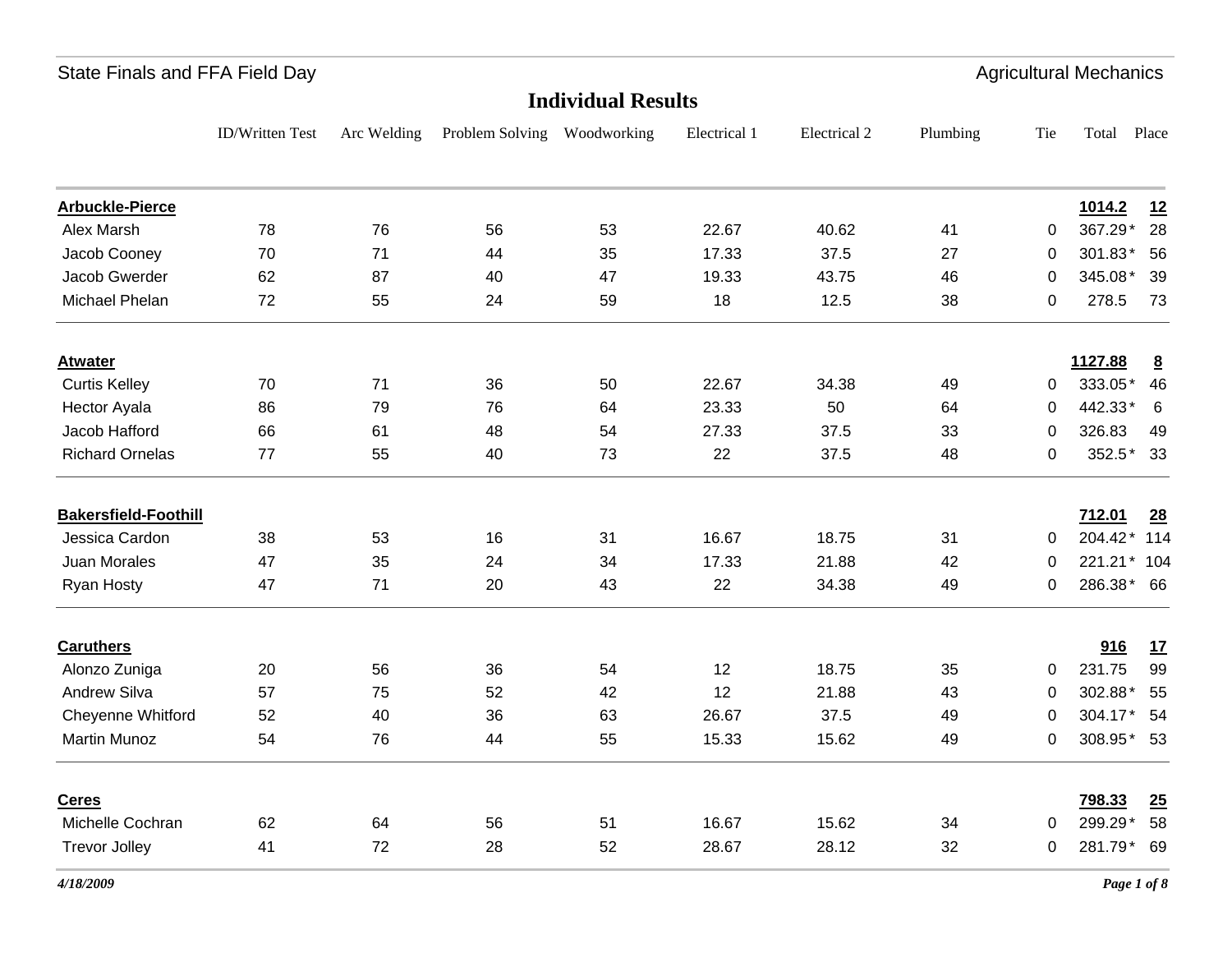| <b>Individual Results</b> |                 |             |                             |    |              |              |                |                |             |            |
|---------------------------|-----------------|-------------|-----------------------------|----|--------------|--------------|----------------|----------------|-------------|------------|
|                           | ID/Written Test | Arc Welding | Problem Solving Woodworking |    | Electrical 1 | Electrical 2 | Plumbing       | Tie            | Total       | Place      |
| Zach Wilson               | 51              | 51          | 32                          | 47 | 16           | 6.25         | 14             | $\overline{0}$ | 217.25* 107 |            |
| <b>Chowchilla</b>         |                 |             |                             |    |              |              |                |                | 232.67      | 35         |
| Antonio Diaz              | 48              | 53          | 32                          | 26 | 22.67        | 25           | 26             | 0              | 232.67* 97  |            |
| <b>Davis</b>              |                 |             |                             |    |              |              |                |                | 857.83      | 20         |
| Joe Tauzer                | 41              | 37          | 24                          | 19 | 8            | 15.62        | 26             | 0              | 170.62      | 121        |
| Joyce Pexton              | 50              | 47          | 56                          | 49 | 18           | 21.88        | 38             | 0              | 279.88*     | 71         |
| <b>Michael Actz</b>       | 34              | 55          | 44                          | 35 | 19.33        | 15.62        | 55             | 0              | 257.95* 84  |            |
| Will Anderson             | 54              | 71          | 60                          | 52 | 16           | 25           | 42             | $\mathbf 0$    |             | 320 * 51   |
| <b>Denair</b>             |                 |             |                             |    |              |              |                |                | 803.99      | 24         |
| Derek Kisner              | 50              | 56          | 56                          | 46 | 17.33        | 25           | 44             | $\mathbf 0$    | 294.33*     | 60         |
| Kyle Doerksen             | 38              | 60          | 36                          | 37 | 23.33        | 31.25        | 38             | 0              | 263.58* 82  |            |
| Zack Sousa                | 43              | 43          | 36                          | 39 | 19.33        | 18.75        | 47             | 0              | 246.08* 89  |            |
| <b>Exeter</b>             |                 |             |                             |    |              |              |                |                | 458.7       | 33         |
| Andres Santiago           | 41              | 20          | 16                          | 17 | 14.67        | 12.5         | 3              | 0              | 124.17      | 129        |
| Corey Jonson              | 28              | 51          | 32                          | 17 | 17.33        | 15.62        | $\overline{2}$ | 0              | 162.95* 124 |            |
| Mike McMurtry             | 32              | 36          | 32                          | 28 | 12           | 12.5         | 8              | 0              |             | 160.5* 125 |
| <b>Tyler Burt</b>         | 31              | 36          | 28                          | 17 | 16           | 6.25         | 1              | 0              | 135.25* 128 |            |
| <b>Firebaugh</b>          |                 |             |                             |    |              |              |                |                | 972.84      | 13         |
| Dillon Knight             | 61              | 62          | 48                          | 47 | 16.67        | 18.75        | 23             | $\mathbf 0$    | 276.42*     | 74         |
| Michael Diedrich          | 45              | 46          | 40                          | 31 | 20           | 31.25        | 15             | $\Omega$       | 228.25      | 103        |
| Michael Ortiz             | 76              | 74          | 52                          | 37 | 26.67        | 43.75        | 40             | $\mathbf 0$    | 349.42* 34  |            |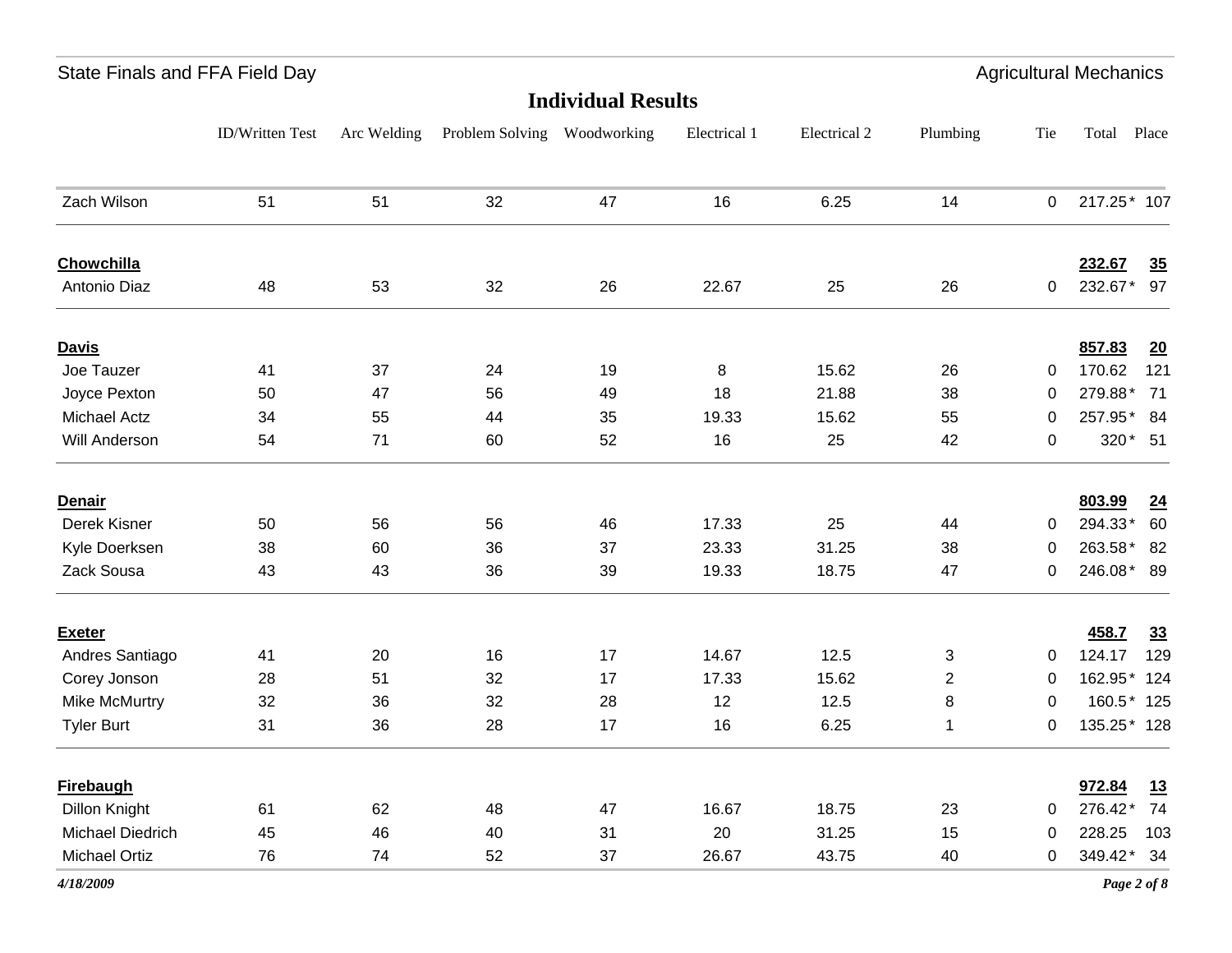| <b>Individual Results</b>      |                 |             |                             |    |              |              |          |             |             |                |
|--------------------------------|-----------------|-------------|-----------------------------|----|--------------|--------------|----------|-------------|-------------|----------------|
|                                | ID/Written Test | Arc Welding | Problem Solving Woodworking |    | Electrical 1 | Electrical 2 | Plumbing | Tie         | Total Place |                |
| <b>Quinton Parker</b>          | 68              | 79          | 36                          | 75 | 22           | 25           | 42       | 0           | 347*        | 36             |
| Fortuna                        |                 |             |                             |    |              |              |          |             | 812.07      | 23             |
| Colt McNaughton                | 35              | 60          | 24                          | 44 | 15.33        | 12.5         | 42       | 0           | 232.83      | 96             |
| Dustin Lee Schlotzha           | 44              | 50          | 40                          | 33 | 15.33        | 25           | 50       | 0           | 257.33*     | 85             |
| Lance Hunt                     | 41              | 73          | 44                          | 24 | 20           | 15.62        | 47       | $\Omega$    | 264.62*     | 81             |
| <b>Matt Marks</b>              | 45              | 63          | 48                          | 47 | 12           | 28.12        | 47       | 0           | 290.12* 63  |                |
| <b>Fresno-Central West</b>     |                 |             |                             |    |              |              |          |             | 1136.95     | $\mathbf{Z}$   |
| Chris Herrera                  | 52              | 62          | 24                          | 58 | 23.33        | 50           | 32       | 0           | 301.33*     | 57             |
| Daniel Andresen                | 80              | 83          | 80                          | 79 | 24           | 40.62        | 51       | $\Omega$    | 437.62*     | $\overline{7}$ |
| David Kobzeff                  | 66              | 69          | 32                          | 76 | 24           | 50           | 81       | $\Omega$    | 398*        | 16             |
| <b>Dillon Meteiros</b>         | 42              | 44          | 48                          | 56 | 16           | 21.88        | 27       | $\Omega$    | 254.88      | 86             |
| <b>Fresno-Washington</b>       |                 |             |                             |    |              |              |          |             | 737.3       | 27             |
| <b>Brice Mosekian</b>          | 46              | 45          | 32                          | 44 | 18           | 34.38        | 20       | 0           | 239.38*     | 92             |
| Cody Sanchez                   | 34              | 36          | 32                          | 33 | 17.33        | 21.88        | 43       | $\Omega$    | 217.21      | 108            |
| David Aranjo                   | 35              | 56          | 24                          | 41 | 20.67        | 25           | 29       | 0           | 230.67* 101 |                |
| Victor Evans                   | 31              | 47          | 56                          | 42 | 16           | 31.25        | 44       | 0           | 267.25* 80  |                |
| <b>Grass Valley-Bear River</b> |                 |             |                             |    |              |              |          |             | 1044.34     | <u>11</u>      |
| David Sylvester                | 81              | 80          | 68                          | 70 | 16.67        | 28.12        | 36       | 0           | 379.79*     | 22             |
| Manny Casillas                 | 73              | 72          | 60                          | 57 | 20.67        | 21.88        | 44       | 0           | 348.55*     | 35             |
| Matt Mastrella                 | 69              | 73          | 36                          | 57 | 26           | 25           | 30       | $\mathbf 0$ |             | 316* 52        |

#### **Grass Valley-Nevada Union 676.45 29**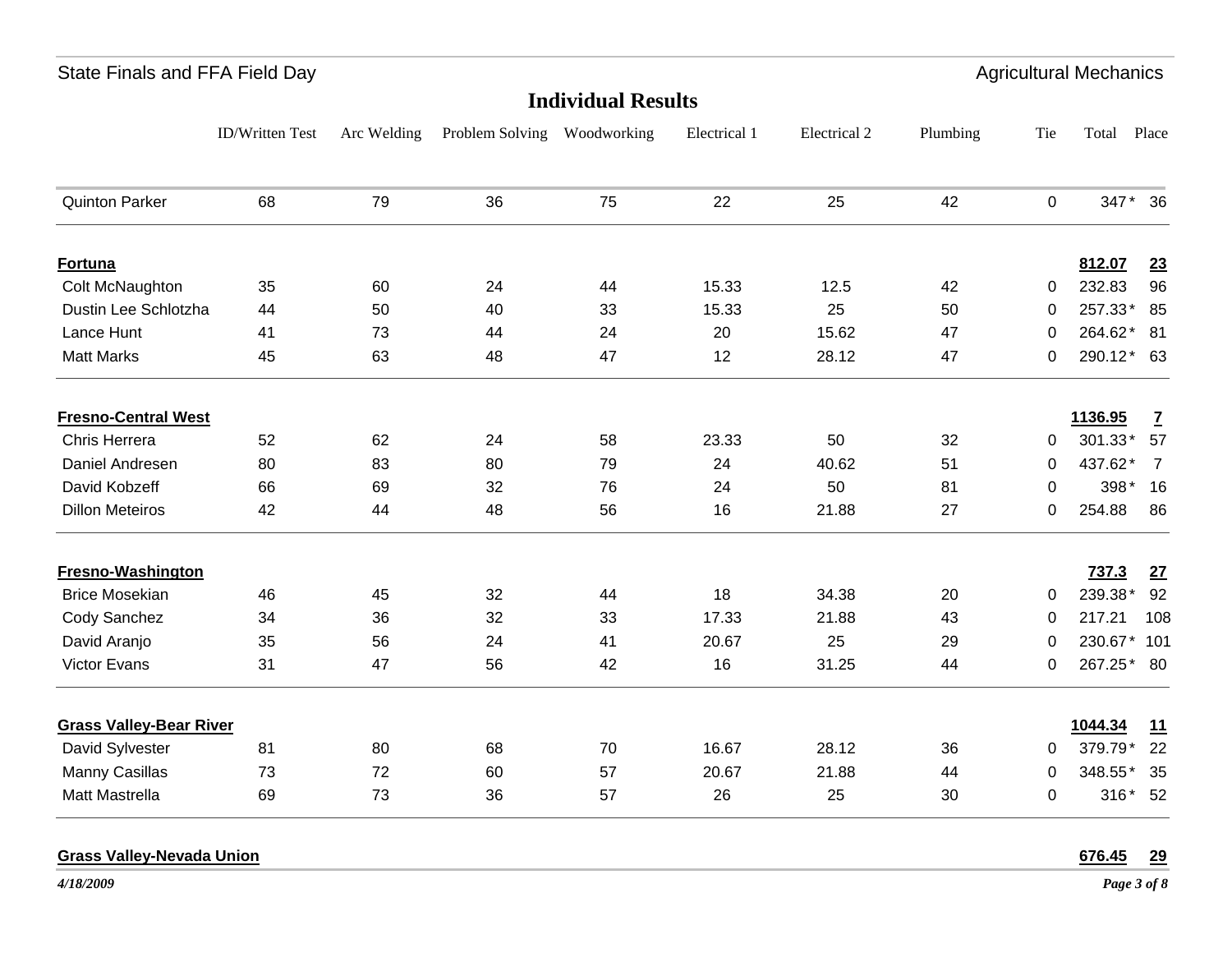ID/Written Test Arc Welding Problem Solving Woodworking Electrical 1 Electrical 2 Plumbing Tie Total Place **Individual Results**State Finals and FFA Field Day **Agricultural Mechanics** State Finals and FFA Field Day Andrew Perdue 42 51 44 28 16 25 23 0 229\* 102 23 0 229 \* 102 Cory Pruitt 31 66 0 48 22 25 23 0 215\* 109 Katherine Dorton 30 35 40 22 10 12.5 14 0 163.5 123 Will Fike 55 40 28 28 21.33 28.12 32 0 232.45 \* 98 32 0  $232.45*98$ **Hanford 1145.91 6** Dillon Miller 71 63 56 63 20 25 339 4341 0 339\* 43 Josh Ornellos 69 86 60 57 24 15.62 86 0 397.62\* 17 86 0 397.62  $*$  17 Josh Veenendaal 22 72 84 60 71 22.67 40.62 59 0 409.29<sup>\*</sup> 9 409.29\* Justin Semas 58 69 28 51 18 34.38 334.38 4476 0 334.38 44 **Hilmar 1386.34 1** Devin Baptista 76 77 60 88 32 50 73 0 456\* 3 James Piersma 92 79 72 87 40.67 50 60 0 480.67\* 2 60 0 480.67  $*$  2 Mike Pimentel 84 72 68 90 30.67 50 55 0 449.67\* 4 55 0 449.67  $*$  4 Rhett Mota 89 77 64 66 32 46.88 41 0 415.88 8 41 0 415.88 8 **Kerman 1232.3 3** Jovanni Villa 82 85 24 81 24.67 46.88 385.55 1942 0  $385.55*19$ Robby Helmuth 82 51 48 78 32 46.88 42 0 379.88 21 Ryan Nazaroff 85 83 44 70 29.33 43.75 46 0 401.08\* 15 Seth Tolmachoff 80 79 28 89 34.67 50 85 0 445.67 <sup>\*</sup> 5 445.67\* **Kingsburg 880.33 18** Andy Mancini 69 73 52 60 25.33 43.75 40 0 363.08\* 31 Eliseo Ramirez 29 65 32 41 17.33 18.75 42 0 245.08 \* 90 42 0  $245.08*$  90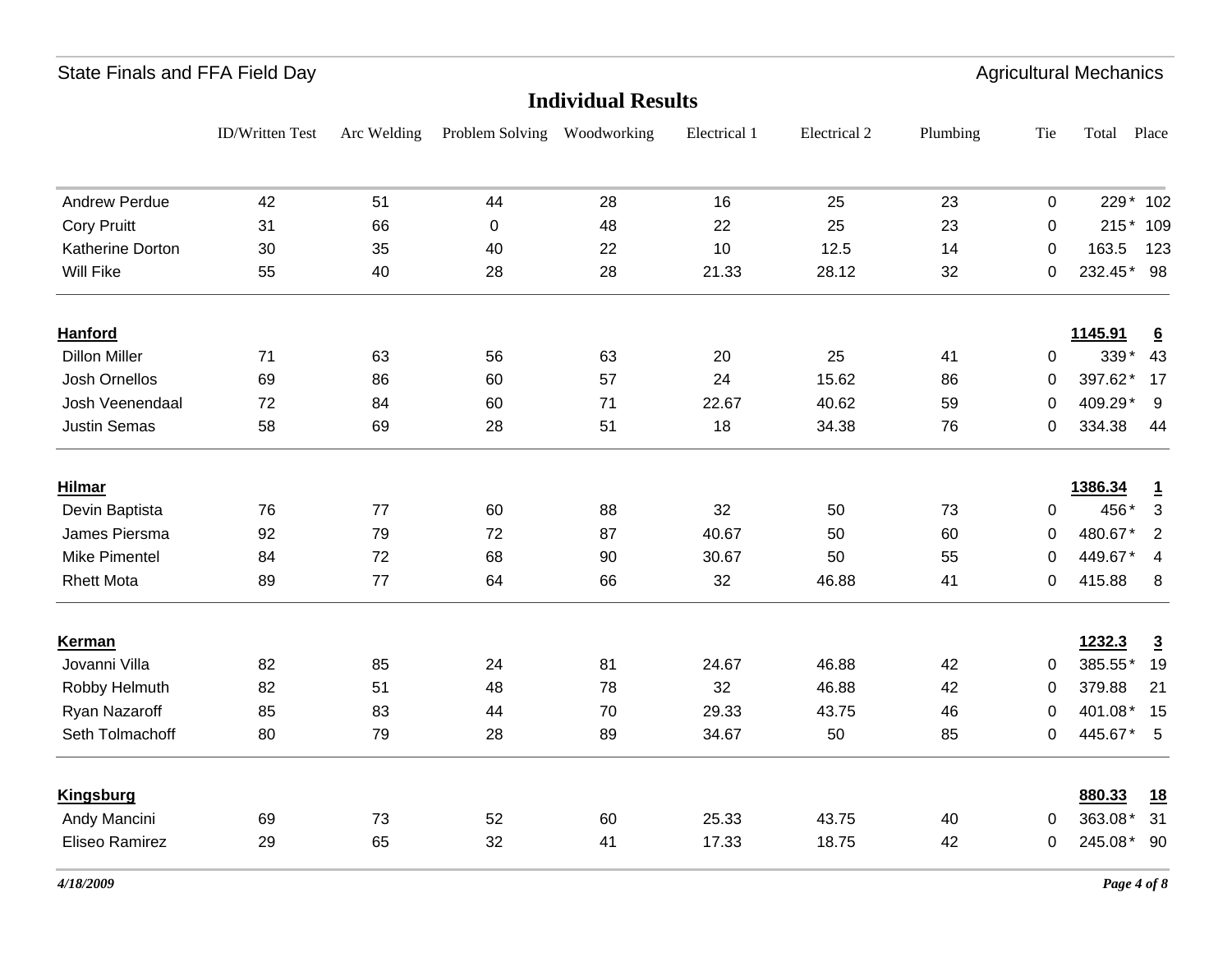ID/Written Test Arc Welding Problem Solving Woodworking Electrical 1 Electrical 2 Plumbing Tie Total Place **Individual Results**State Finals and FFA Field Day **Agricultural Mechanics** State Finals and FFA Field Day Shane Cates 48 67 60 34 14.67 12.5 36 0 272.17 \* 77 36 0  $272.17 \times 77$ **Lodi 771.2 26** Andrew Lounsbury 52 64 48 45 20.67 15.62 48 0 293.29 \* 62 Charlie Stocke 46 66 28 52 21.33 25 35 0 273.33\* 75 35 0  $273.33*75$ Matt Shorex 32 39 24 32 17.33 31.25 29 0 204.58\* 113 29 0  $204.58*113$ **Los Banos 957.67 15** James Price 64 64 44 70 16.67 15.62 51 0 325.29\* 50 51 0  $325.29$  50 Jonathan Cota 69 84 48 44 20 37.5 379.5 2377 0 379.5\* 23 Laurence Cuteri 39 54 36 41 15.33 25 30 0 240.33 91 30 0 Oscar Delgadillo 33 65 28 46 20 21.88 39 0 252.88 \* 87 **Madera-Madera South 877.29 19** Adam Taylor 47 82 32 63 16 40.62 53 0 333.62 \* 45 Gustavo Contreras 61 50 40 46 22.67 21.88 44 0 285.55<sup>\*</sup> 67 285.55\* Jose Hernandez 34 71 36 16 15.33 15.62 211.95 111211.95 Spencer Deniz 36 67 20 61 14 3.12 57 0 258.12 \* 83 **Manteca-East Union 831.51 22** Andrew Lord 44 36 20 50 13.33 34.38 22 0 219.71\* 105 22 0 219.71\* 105 David Castillo 36 68 32 55 24.67 31.25 23 0 269.92 \* 79 23 0  $269.92*79$ Josh Williamson 71 50 52 62 24 46.88 341.88 40341.88 \* 40 Miguel Padilla 32 50 28 35 14.67 9.38 33 0 202.05 115

**Merced-Golden Valley 960.01 14**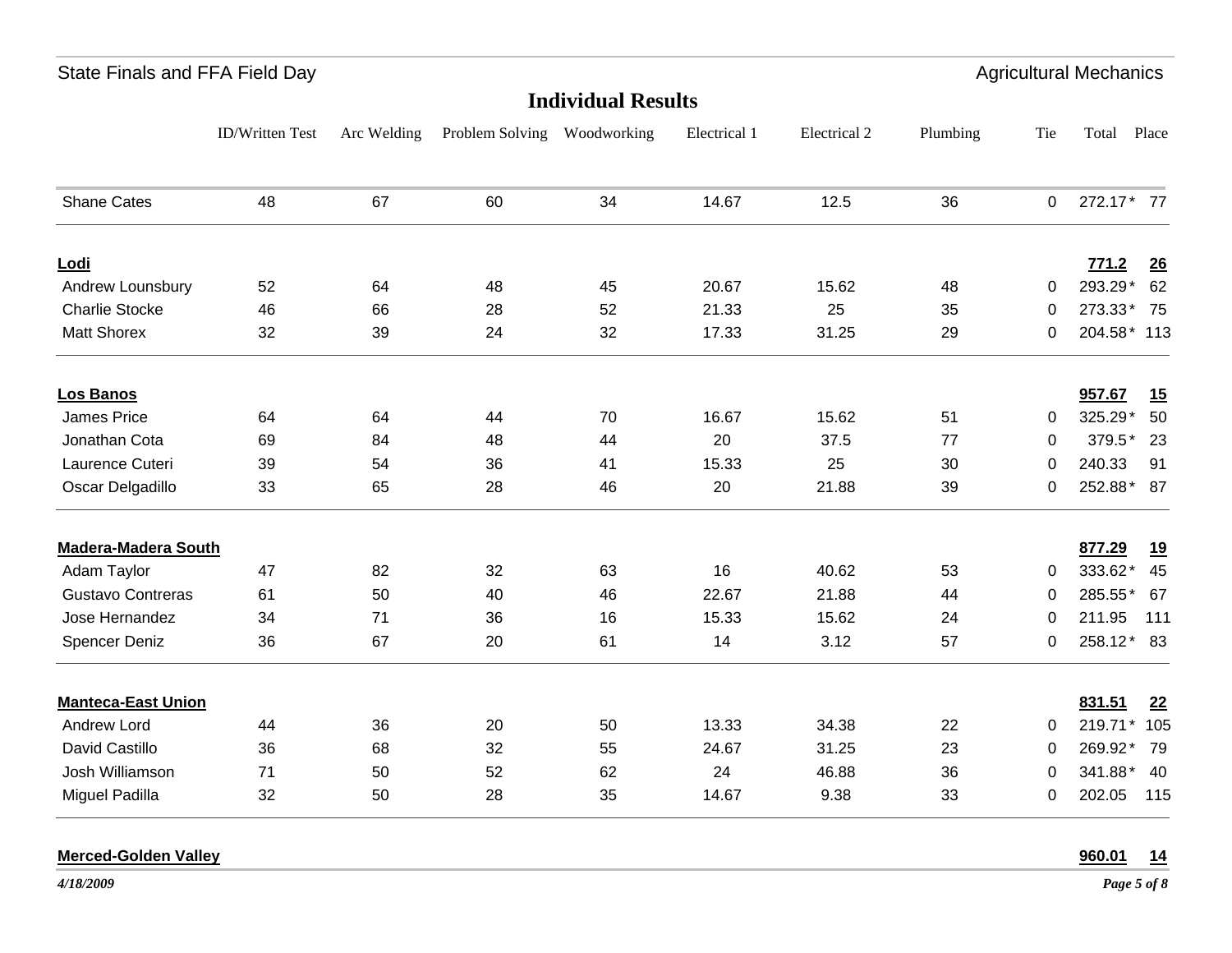|                 |             |    |    |                             |                           |          |             | <b>Agricultural Mechanics</b> |                |
|-----------------|-------------|----|----|-----------------------------|---------------------------|----------|-------------|-------------------------------|----------------|
|                 |             |    |    |                             |                           |          |             |                               |                |
| ID/Written Test | Arc Welding |    |    | Electrical 1                | Electrical 2              | Plumbing | Tie         | Total                         | Place          |
| 49              | 81          | 28 | 40 | 20.67                       | 34.38                     | 41       | $\Omega$    | 294.05*                       | 61             |
| 38              | 47          | 32 | 37 | 24                          | 31.25                     | 37       | 0           | 246.25                        | 88             |
| 39              | 80          | 28 | 47 | 20.67                       | 28.12                     | 41       | 0           | 283.79* 68                    |                |
| 73              | 71          | 56 | 68 | 28.67                       | 37.5                      | 48       | 0           | 382.17* 20                    |                |
|                 |             |    |    |                             |                           |          |             | 1103.96                       | 10             |
| 80              | 69          | 40 | 71 | 24                          | 12.5                      | 44       | 0           | 340.5                         | 41             |
| 75              | 78          | 56 | 48 | 23.33                       | 46.88                     | 30       | 0           | 357.21*                       | 32             |
| 83              | 79          | 68 | 41 | 20.67                       | 43.75                     | 38       | 0           | 373.42* 24                    |                |
| 79              | 50          | 36 | 85 | 25.33                       | 25                        | 73       | 0           | 373.33* 25                    |                |
|                 |             |    |    |                             |                           |          |             | 614.22                        | 31             |
| 29              | 60          | 36 | 25 | 16.67                       | 9.38                      | 23       | 0           | 199.05* 117                   |                |
| 26              | 48          | 28 | 30 | 12.67                       | 6.25                      | 16       | $\mathbf 0$ | 166.92                        | 122            |
| 32              | 57          | 28 | 12 | 18                          | 15.62                     | 14       | 0           | 176.62* 119                   |                |
| 42              | 51          | 32 | 31 | 20.67                       | 21.88                     | 40       | 0           | 238.55* 93                    |                |
|                 |             |    |    |                             |                           |          |             | 201.75                        | 37             |
| 41              | 40          | 24 | 24 | 20                          | 18.75                     | 34       | 0           | 201.75* 116                   |                |
|                 |             |    |    |                             |                           |          |             | 1268.01                       | $\overline{2}$ |
| 90              | 86          | 80 | 72 | 38                          | 43.75                     | 83       | 0           | 492.75*                       | $\mathbf{1}$   |
| 71              | 90          | 40 | 69 | 26.67                       | 34.38                     | 42       | $\mathbf 0$ | 373.05*                       | 26             |
| 73              | 91          | 32 | 25 | 17.33                       | 28.12                     | 23       | 0           | 289.45                        | 65             |
| 71              | 84          | 52 | 69 | 27.33                       | 46.88                     | 52       | 0           | 402.21* 13                    |                |
|                 |             |    |    | Problem Solving Woodworking | <b>Individual Results</b> |          |             |                               |                |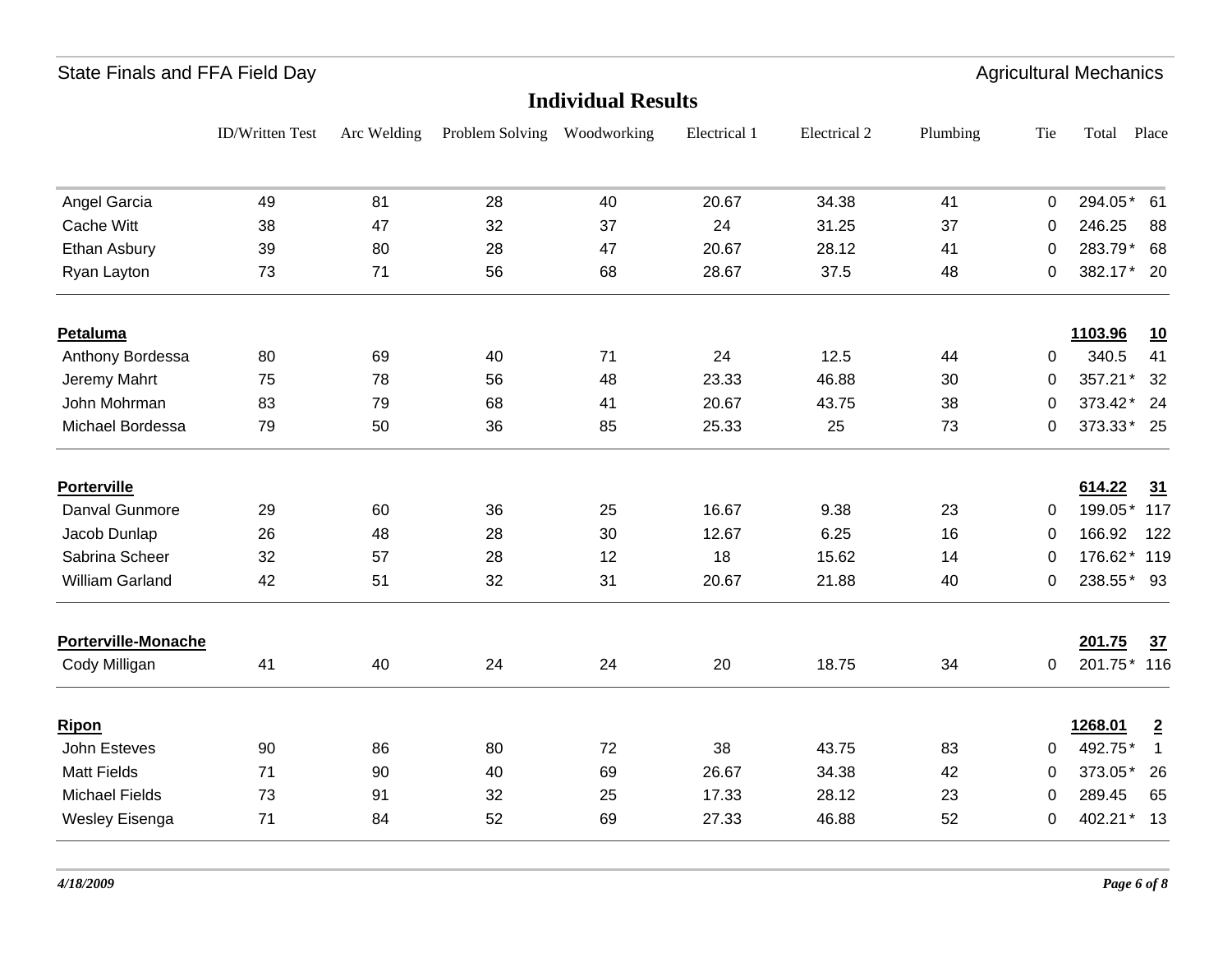ID/Written Test Arc Welding Problem Solving Woodworking Electrical 1 Electrical 2 Plumbing Tie Total Place **Individual Results**State Finals and FFA Field Day **Agricultural Mechanics** State Finals and FFA Field Day **Santa Maria 950.38 16** Jeffrey Klein 72 66 60 40 10.67 31.25 53 0 332.92\* 47 Juan Bedolla 69 70 24 29 21.33 6.25 270.58 7851 0  $270.58*$  78 Mason Silva 80 81 44 43 24 21.88 346.88 3753 0  $346.88*$  37 Pablo Ramirez 43 48 32 28 16 15.62 51 0 233.62 95 51 0 **Tokay 217.79 36** Zac Cassebarth 44 45 16 28 12.67 28.12 44 0 217.79\* 106 44 0 217.79\* 106 **Tulare 842.5 21** Cody Cordeiro 53 57 36 51 19.33 31.25 42 0 289.58 \* 64 Jacob Holdridge 57 73 36 42 14.67 12.5 45 0 280.17 \* 70 Josh Nelson 41 52 24 44 26 43.75 272.75 7642 0  $272.75*76$ Travis Avila 32 66 44 23 14 15.62 231.62 10037 0 231.62 100 **Tulelake 1111.63 9** Dustin Haskins 71 57 48 59 22 43.75 339.75 4239 0  $339.75*$  42 Ethan Herman 91 78 48 62 26 50 406 1151 0 406\* 11 Katelyn Byrne 72 70 72 41 28 46.88 36 0 365.88 \* 30 Ricardo Rascon 66 68 28 30 21.33 37.5 47 0 297.83 59 47 0 297.83 59 **Turlock 473 32** Dylan Linhares 49 79 24 40 13.33 34.38 40 0 279.71\* 72 Gene Silveria 29 34 56 24 14.67 15.62 20 0 193.29\* 118 20 0  $193.29*118$